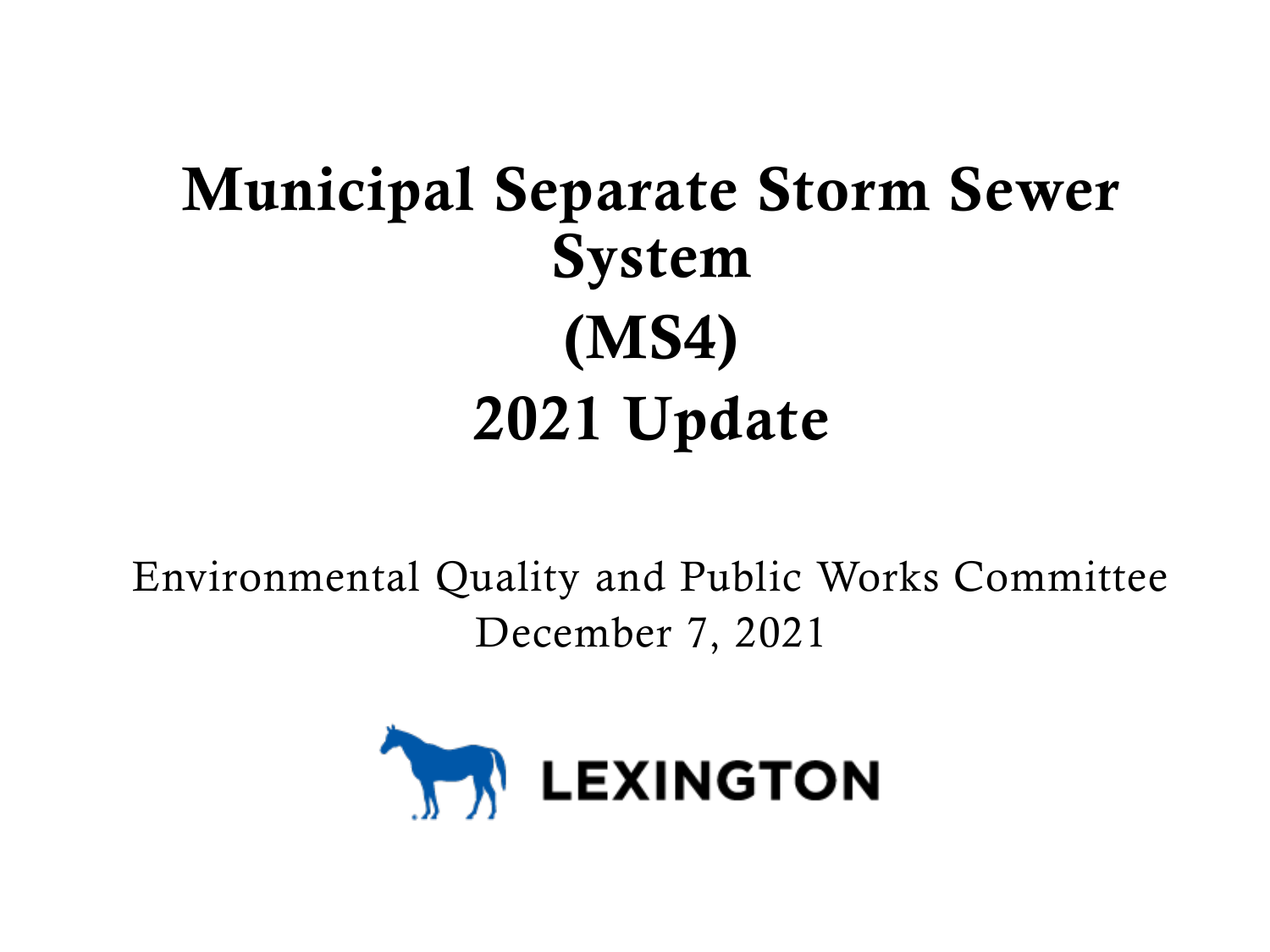

# AGENDA

- What is MS4 and why does it matter?
- Evolution of Lexington's MS4 Program.
- 2021-22 Time of change and transition.
- Moving forward.
- Questions.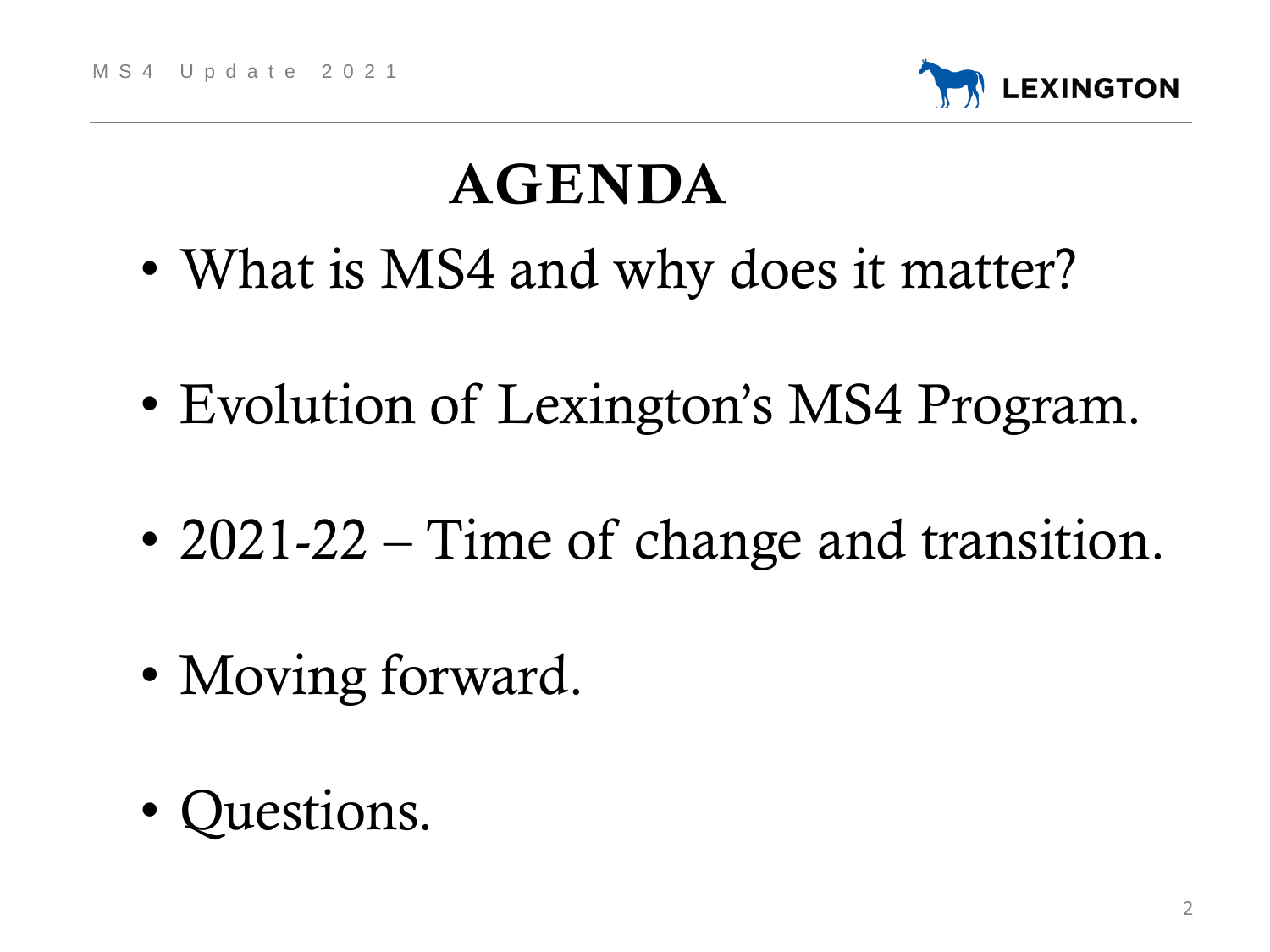

What is MS4 and why does it matter?

- Municipal Separate Storm Sewer **System**
- KRS 224 authorizes a community like Lexington to discharge stormwater into "Waters of the Commonwealth".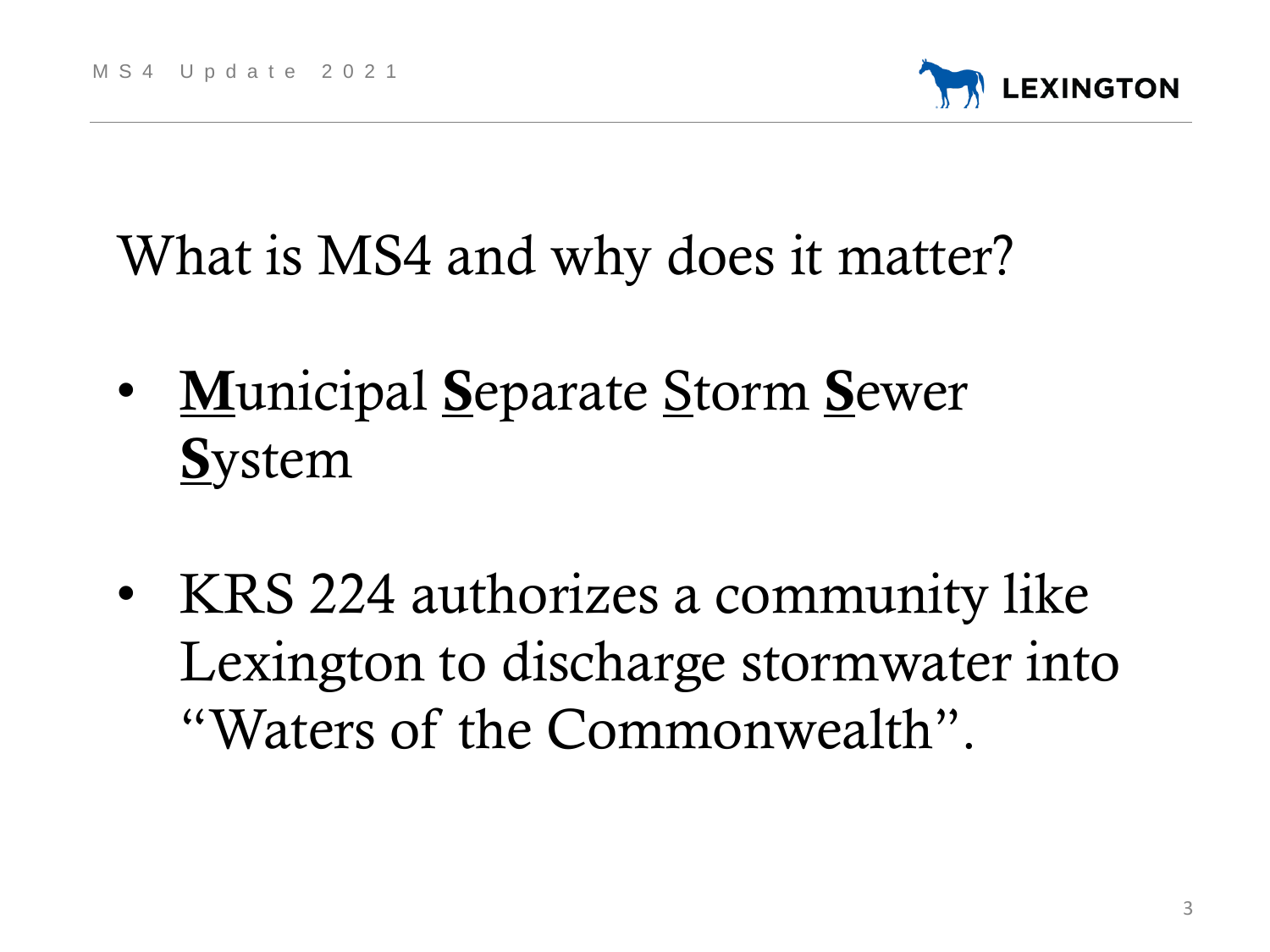

# What is MS4 and why does it matter?

- Lexington is issued a stormwater discharge permit by the Kentucky Department for Environmental Protection.
- Permit requirements contained in federal law are applicable to "large MS4's" like Lexington.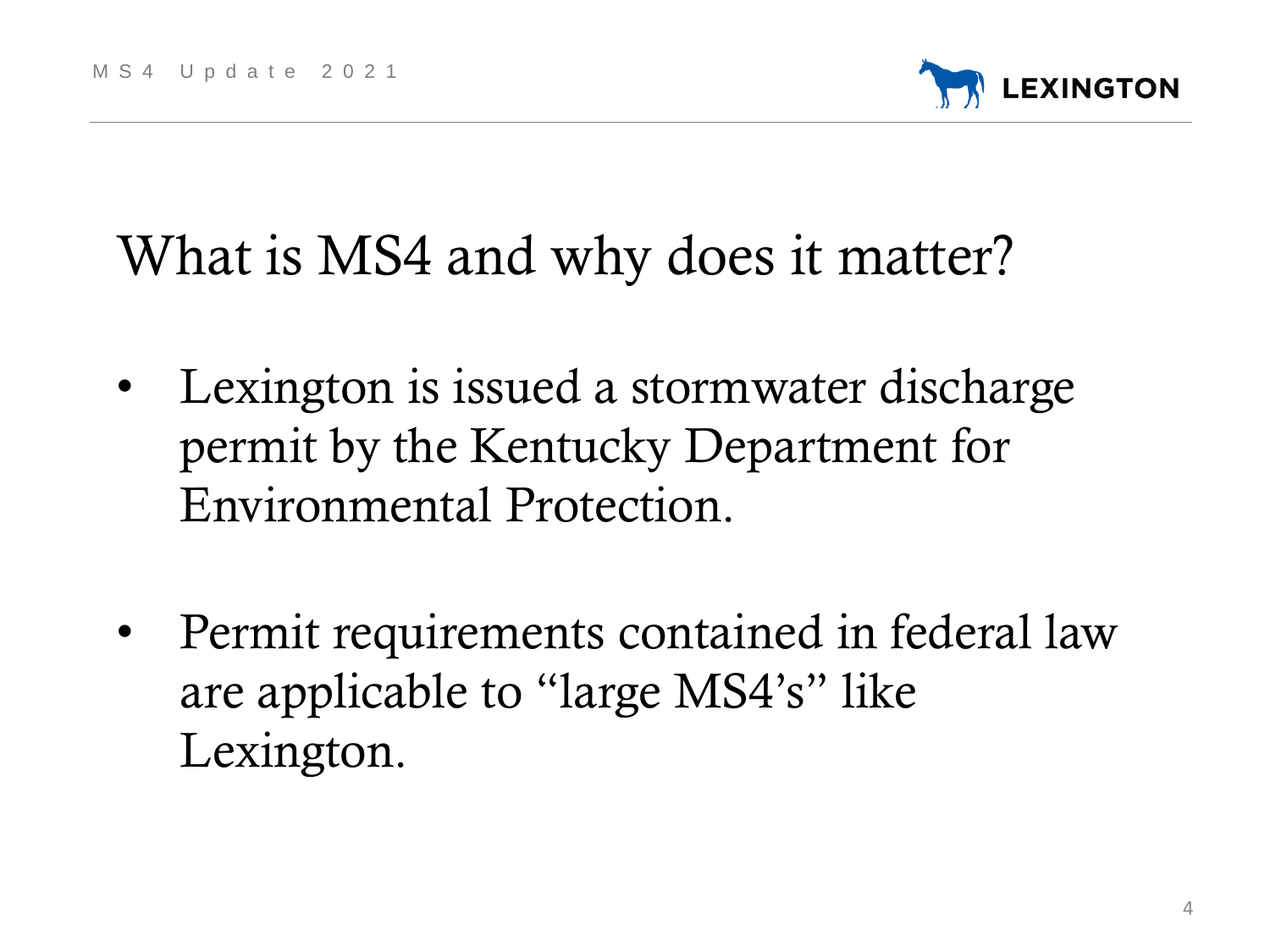

## MS4 Permit – KYS000002

- Five years in duration, last permit expired May 31, 2020, renewal pending.
- Compliance revolves around meeting the objectives of ten (10) specific Program Elements.
- Program Element objectives further defined in the Stormwater Quality Management Program documents.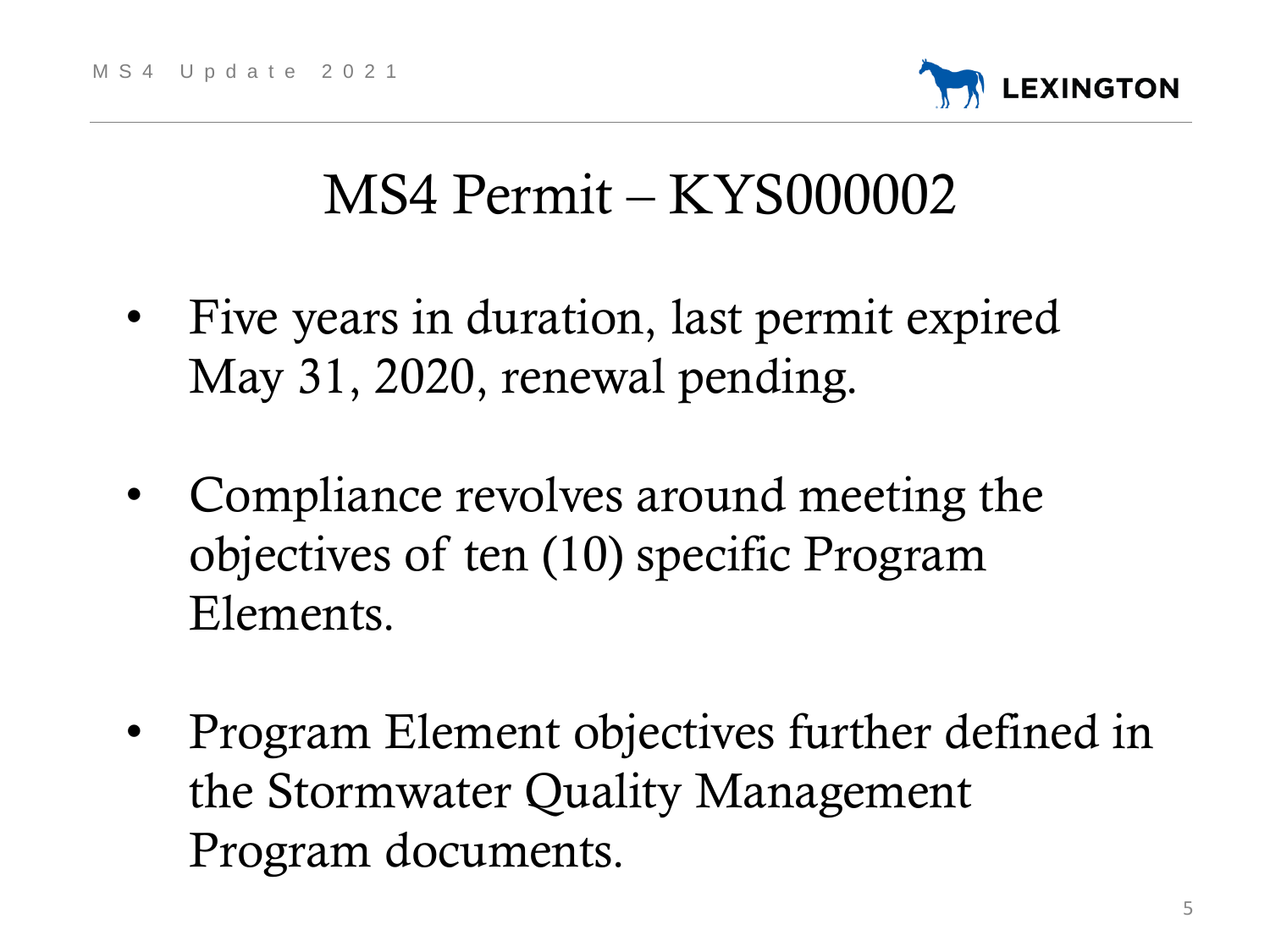**EXINGTON** 

# MS4 Permit – Program Elements

- Public Education and Outreach
- Public Involvement and Participation
- Illicit Discharge Detection and Elimination
- Construction Site Stormwater Runoff Control
- Post Construction SW Management
- Pollution Prevention Municipal Operations
- Industrial Facility SW Pollution Prevention
- Water Quality Monitoring
- Reporting and Record Keeping
- Total Maximum Daily Loads / Impaired Waters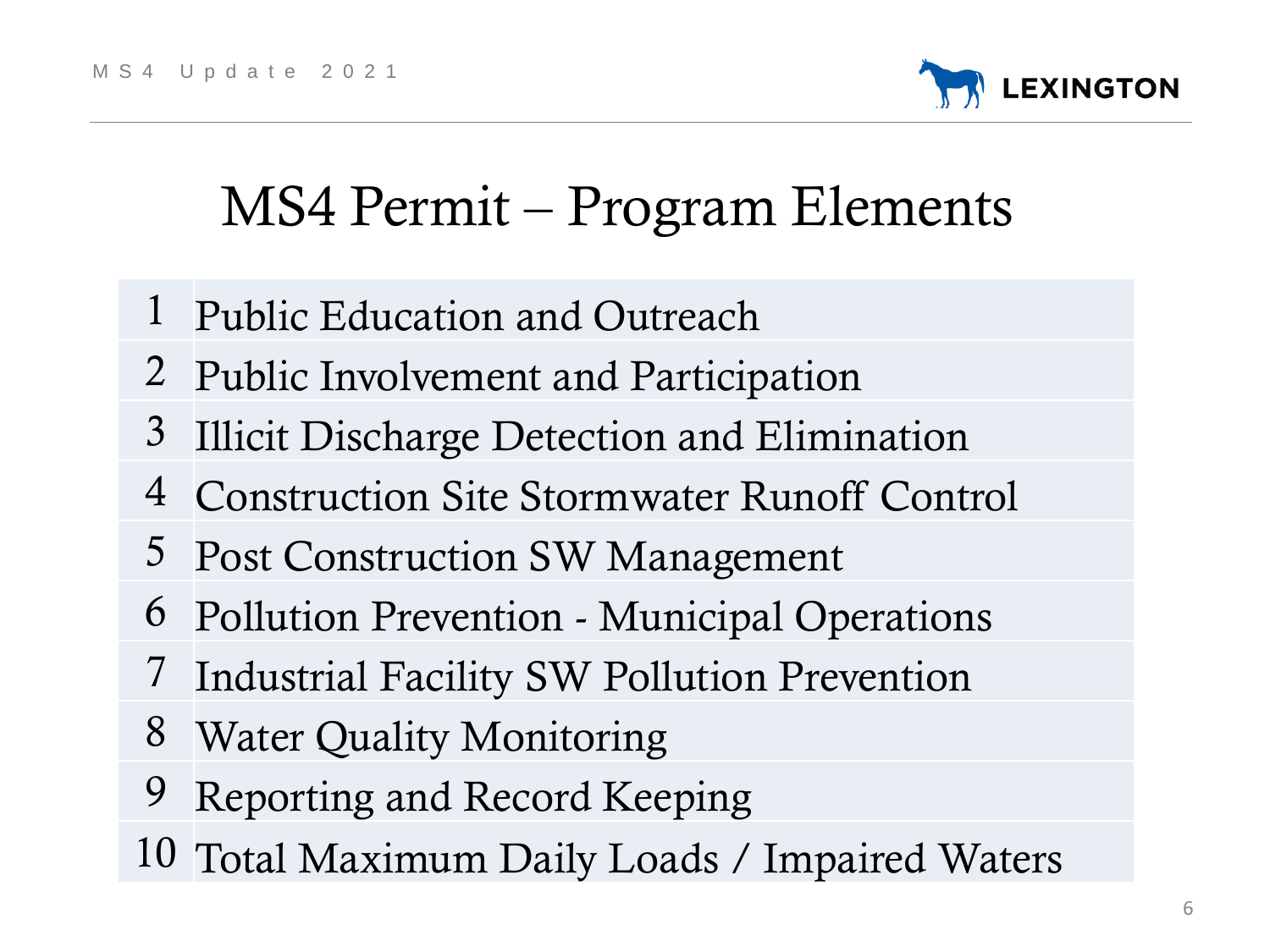

# **Funding by MS4 Program**

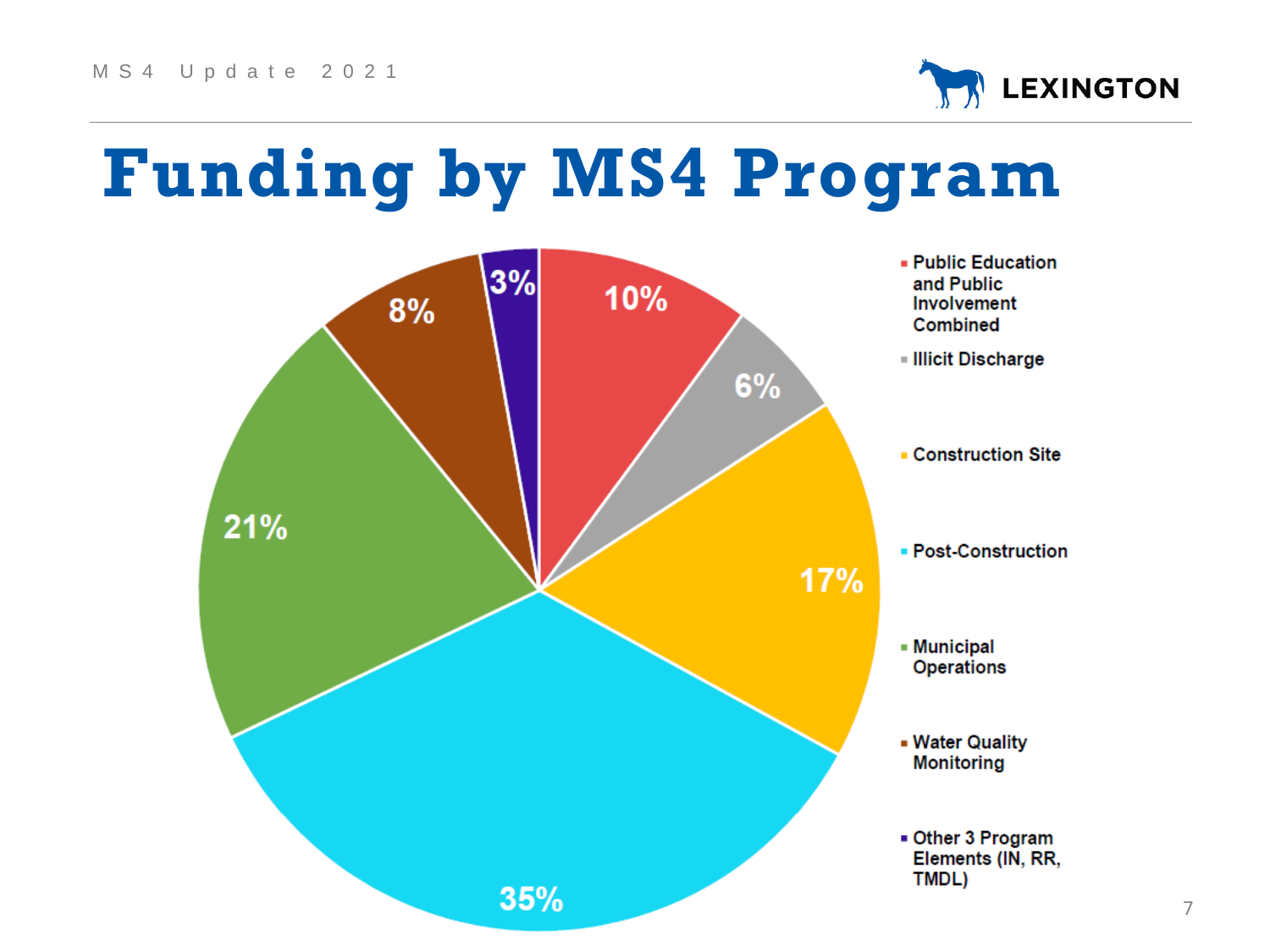

## Evolution of Lexington's MS4 program.

- 1990's new stormwater management federal regulations that Lexington did not fully embrace.
- 2006 EPA and Kentucky sues Lexington for alleged violations of the Clean Water Act – the Consent Decree follows.
- 2018 Lexington's MS4 Program wins two national awards.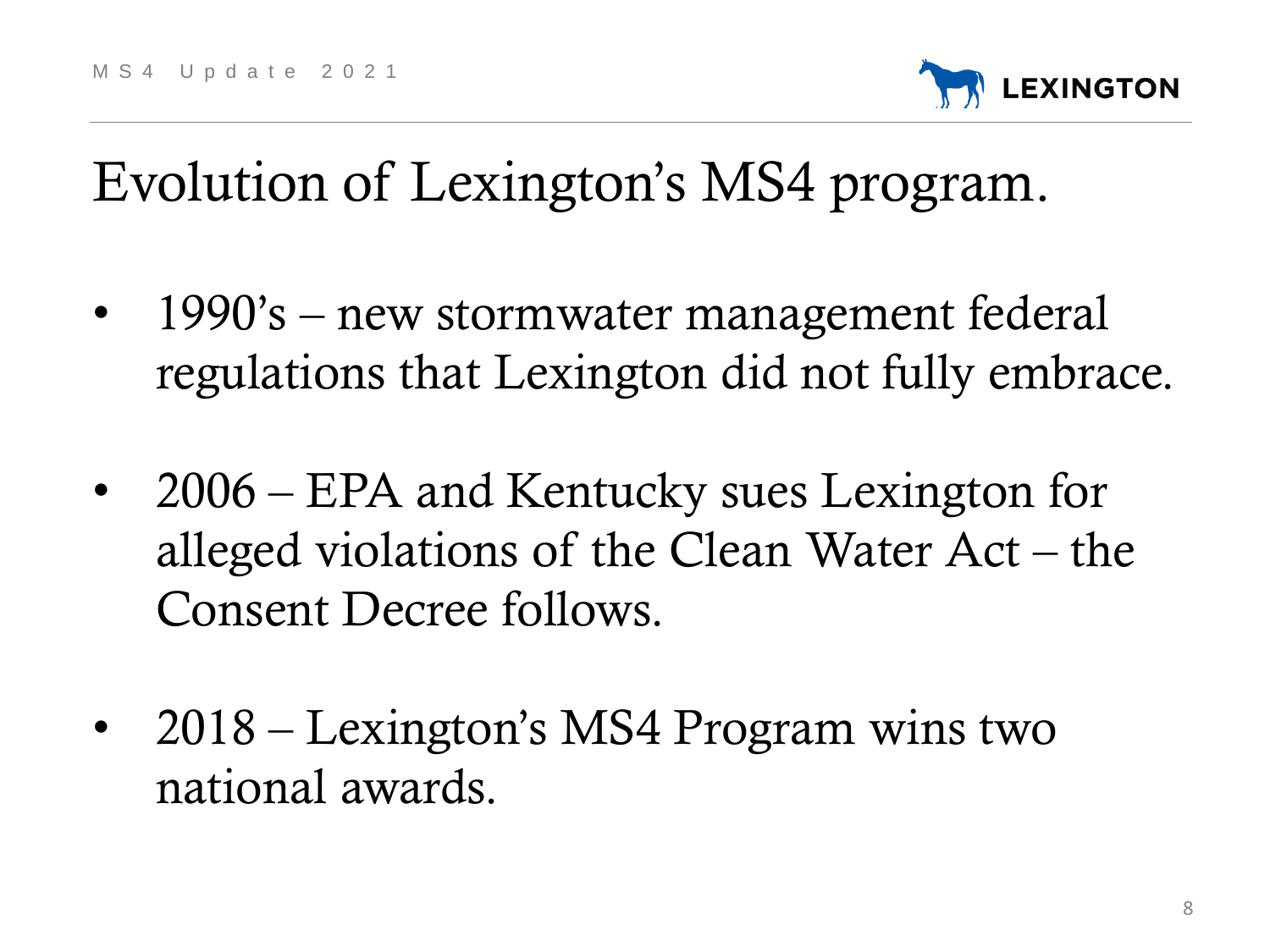

### **The MS4 Program – Then & Now**

| <b>Program Area</b> |           | 2008                                      | 2019                                                                                                                                                                                                                                                                                                          |
|---------------------|-----------|-------------------------------------------|---------------------------------------------------------------------------------------------------------------------------------------------------------------------------------------------------------------------------------------------------------------------------------------------------------------|
| <b>MS4 Permit</b>   |           | 6 pages                                   | 47 pages<br>$\bullet$                                                                                                                                                                                                                                                                                         |
| <b>SWQMP</b>        | $\bullet$ | Informal; undocumented                    | Formal, comprehensive, 262 pages<br>$\bullet$                                                                                                                                                                                                                                                                 |
| <b>Staffing</b>     |           | 1 full-time stormwater staff person       | 15 full-time MS4 staff<br>$\bullet$<br>$\sim$ 100 part-time support staff<br>$\bullet$                                                                                                                                                                                                                        |
| Training            |           | No dedicated stormwater training          | > 25 sessions per year<br>$\bullet$                                                                                                                                                                                                                                                                           |
| Inspections         |           | < 100 per year                            | $> 11,000$ per year<br>$\bullet$                                                                                                                                                                                                                                                                              |
| Funding             | $\bullet$ | Annual Funding of \$150 to 200K           | Annual funding of \$13.9M                                                                                                                                                                                                                                                                                     |
| Policy              |           | Basic post-construction stormwater manual | Comprehensive stormwater and<br>$\bullet$<br>engineering manuals for construction,<br>post-construction, other aspects                                                                                                                                                                                        |
| Legal Authorities • |           | Soil erosion control ordinance            | Soil erosion control ordinance<br>$\bullet$<br>Stormwater fee ordinance<br>$\bullet$<br>Private property BMP maintenance<br>$\bullet$<br>ordinance<br>Enforcement ordinances<br>$\bullet$<br>Illicit discharge ordinance<br>$\bullet$<br>Industrial / high-risk commercial facility<br>$\bullet$<br>ordinance |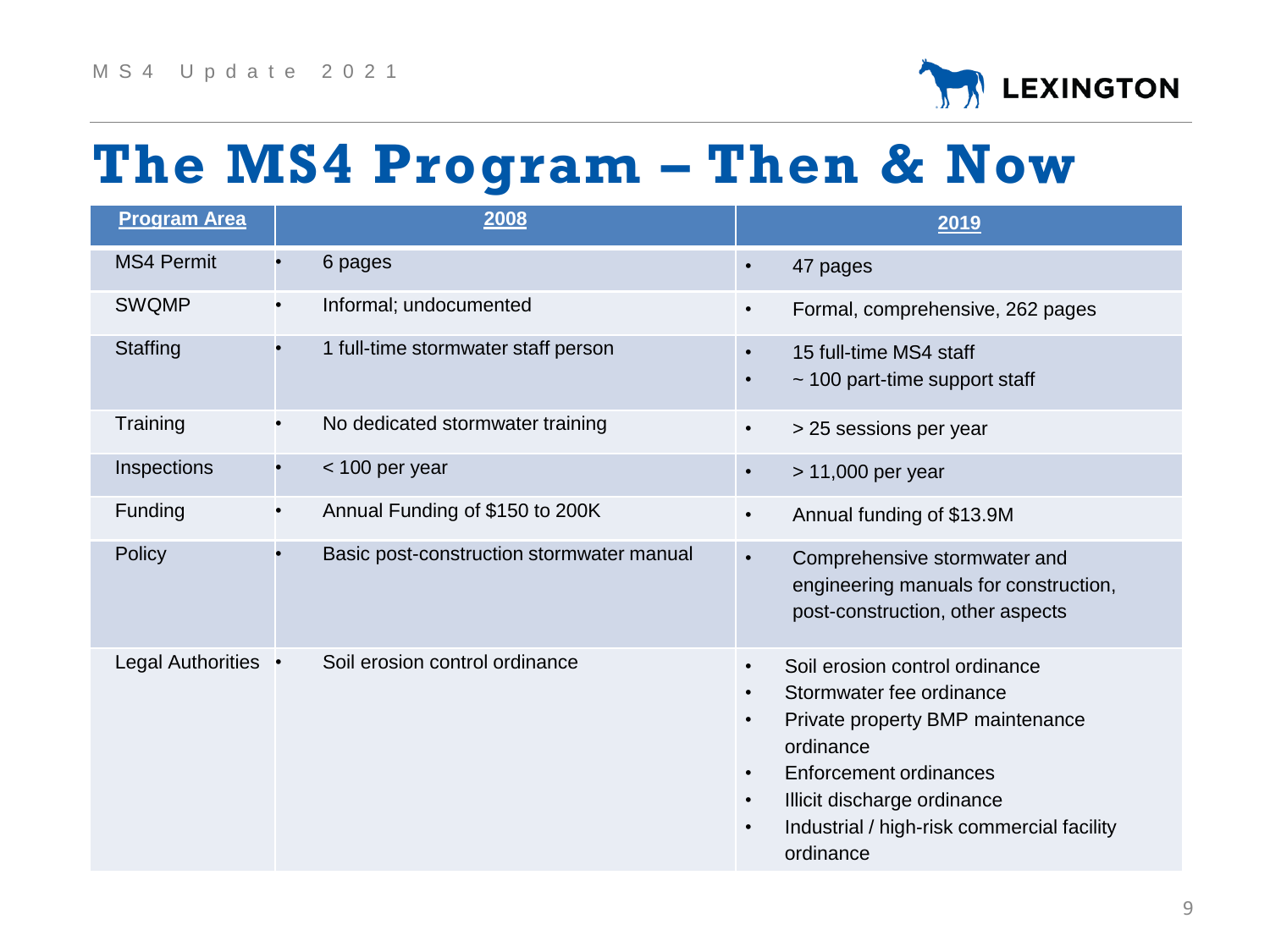

#### 2021 -22 Time of Change and Transition

- January 2021: MS4 provisions of the Consent Decree are terminated, Lexington's MS4 program is no longer operating under court ordered sanctions.
- July 2021: The MS4 Coordinator's position in DWQ became vacant for the first time in nearly seven years.
- New MS4 Coordinator Lindsie Nicholas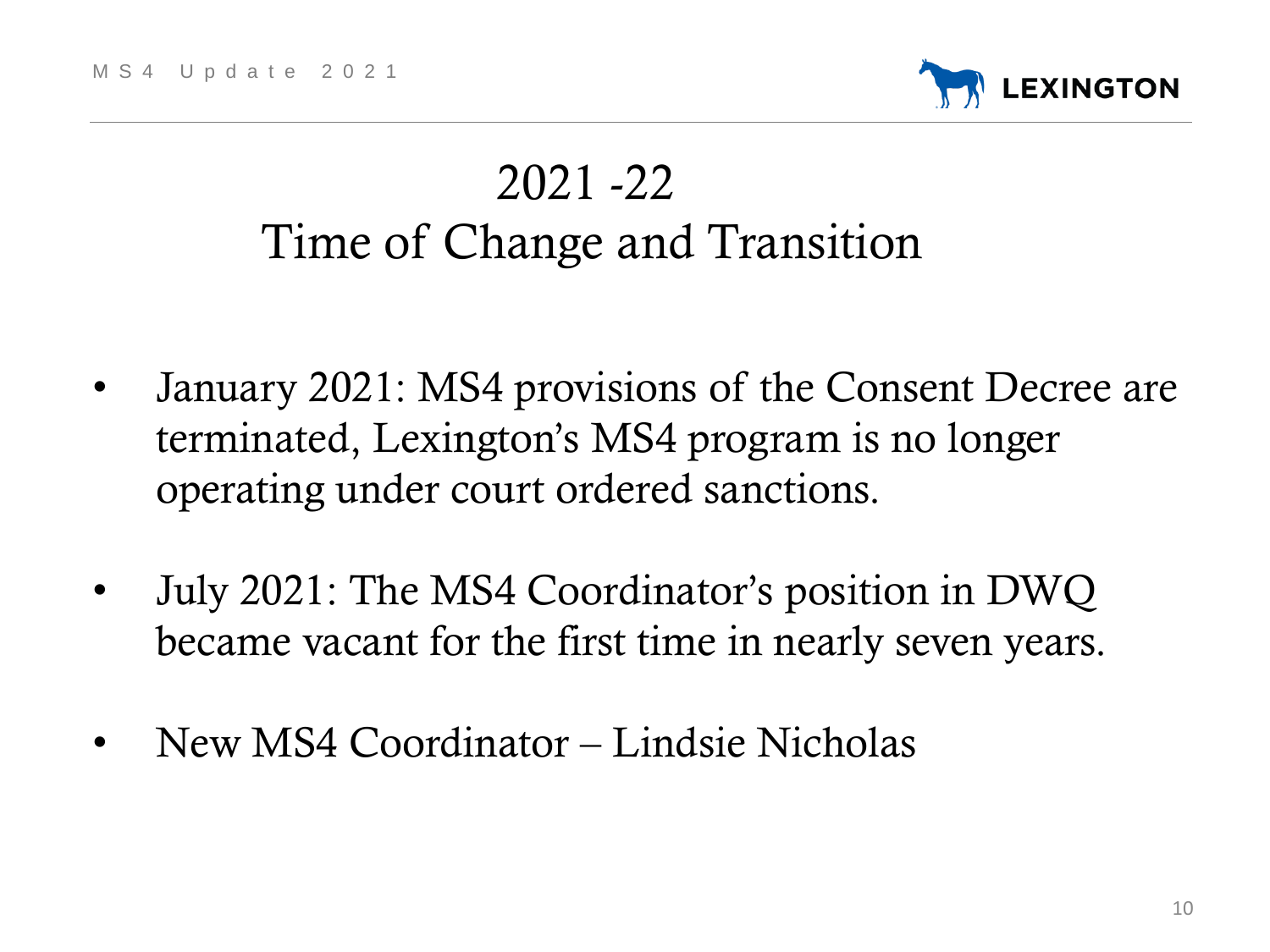

#### **Stormwater Stakeholder Advisory Committee**





#### **Stormwater Stakeholder Advisory Committee:**

- Interest Groups
- Business Community
- Other Public Agencies
- Watershed At-Large Representatives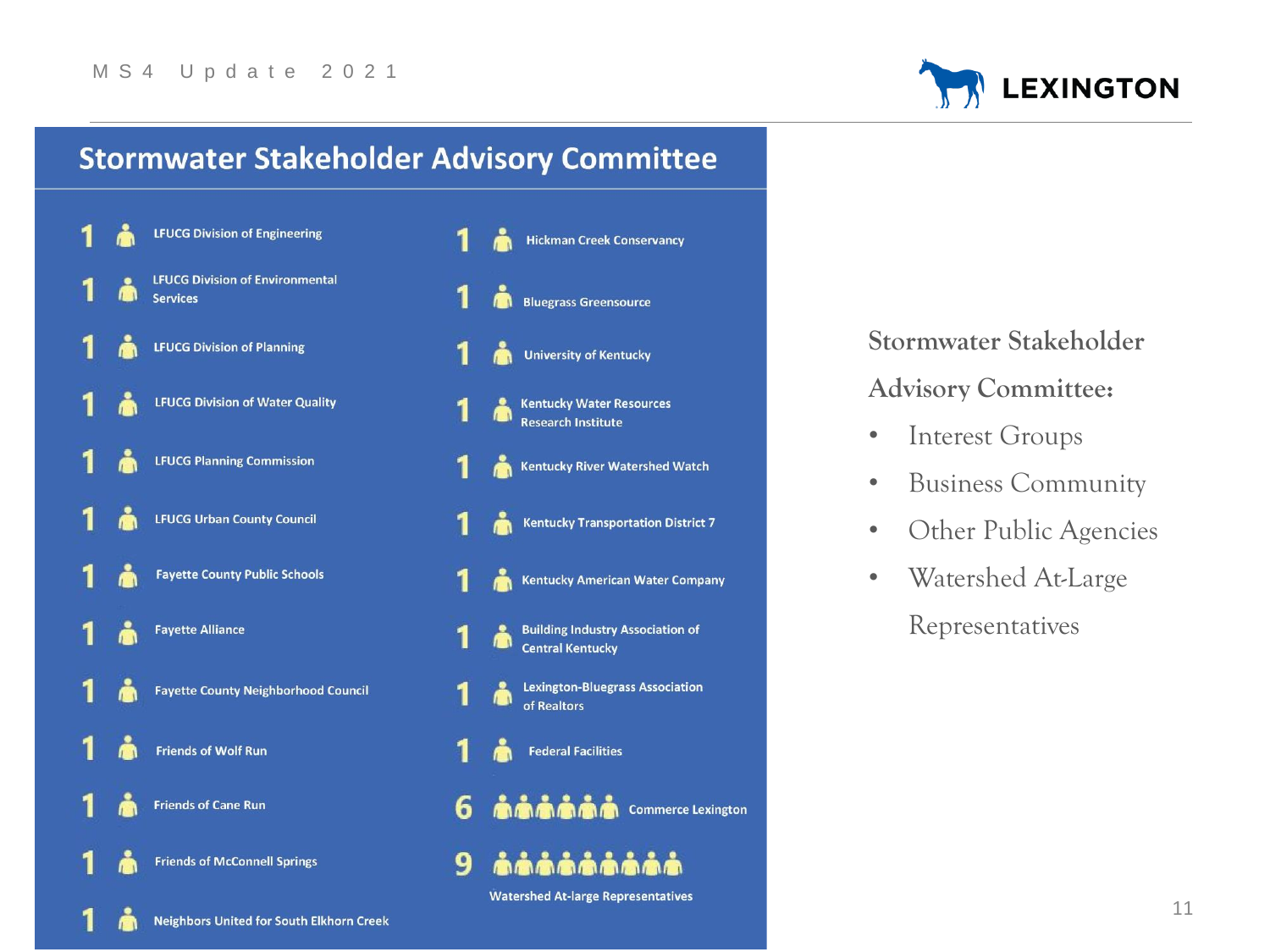

### Moving Forward.

- Continue compliance work in all Program Element categories.
- Continue to promote and administer the Water Quality Management Fee grant program.
- Focus on methods to further transition the Watershed-Focused Monitoring Program from a data collection function to an action plan.
- Continue evaluation of a Stormwater Payment-In-Lieu-Of (SPILO) program as a potential, criteria specific alternative to post-construction stormwater controls for redevelopment sites.